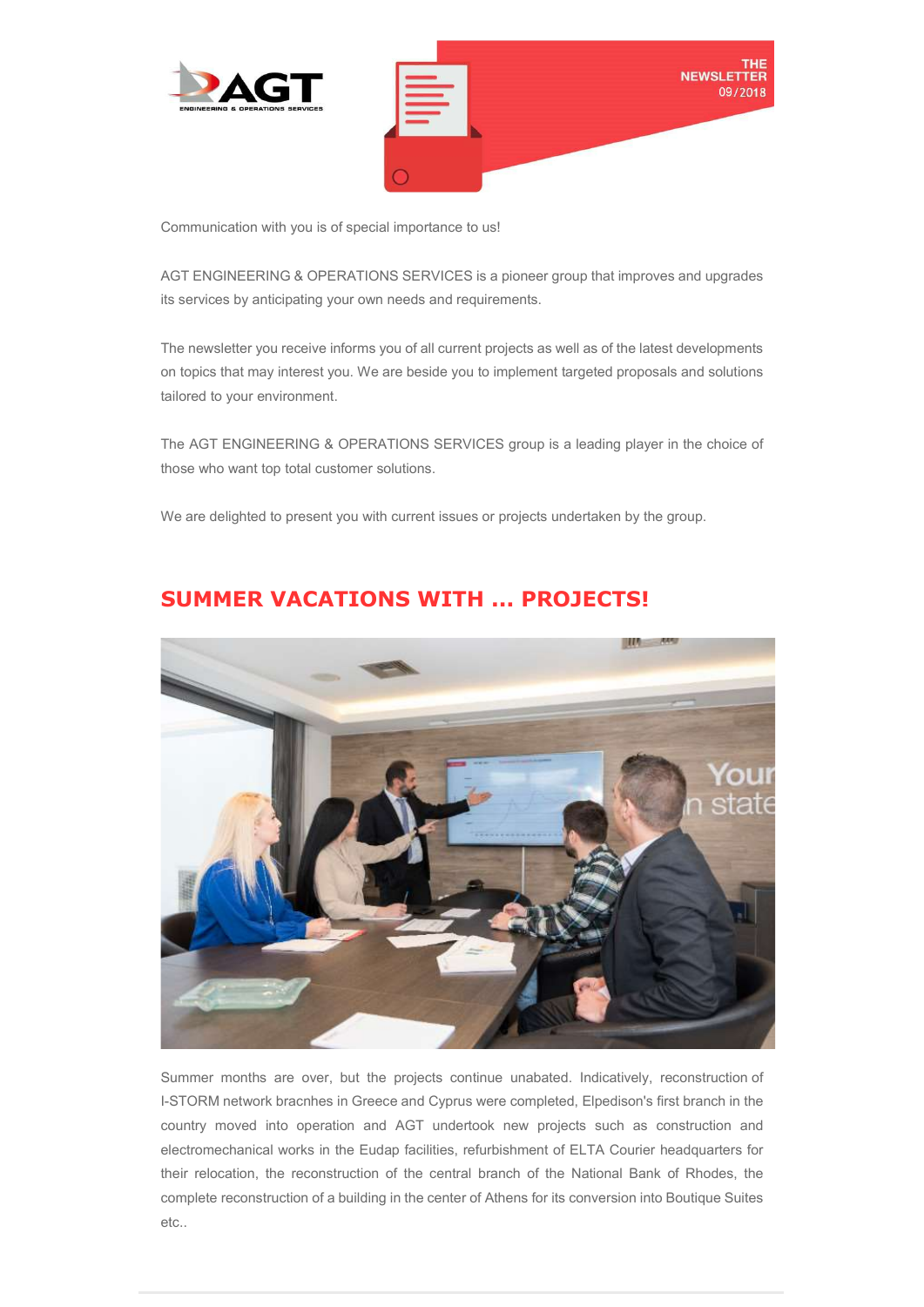## AGT EXTENDS IN THE MIDDLE EAST



AGT won the international tender for a project at Queen Alia Jordan International Airport for a multinational group, customer of ours. The project concerns the construction of its central store at the arrivals terminal, with fit-out works, civil, architectural and all the electromechanical installations. Our top experience in commercial projects and airport fit out projects, our proven credibility and our absolute commitment to timetables and safety rules as well as the ability to undertake international projects with the highly expertized AGT Airport Services Team, make AGT a strongly competitive contractor in the international demanding environment.

## AGT & EMFASIS - 4 YEARS TOGETHER